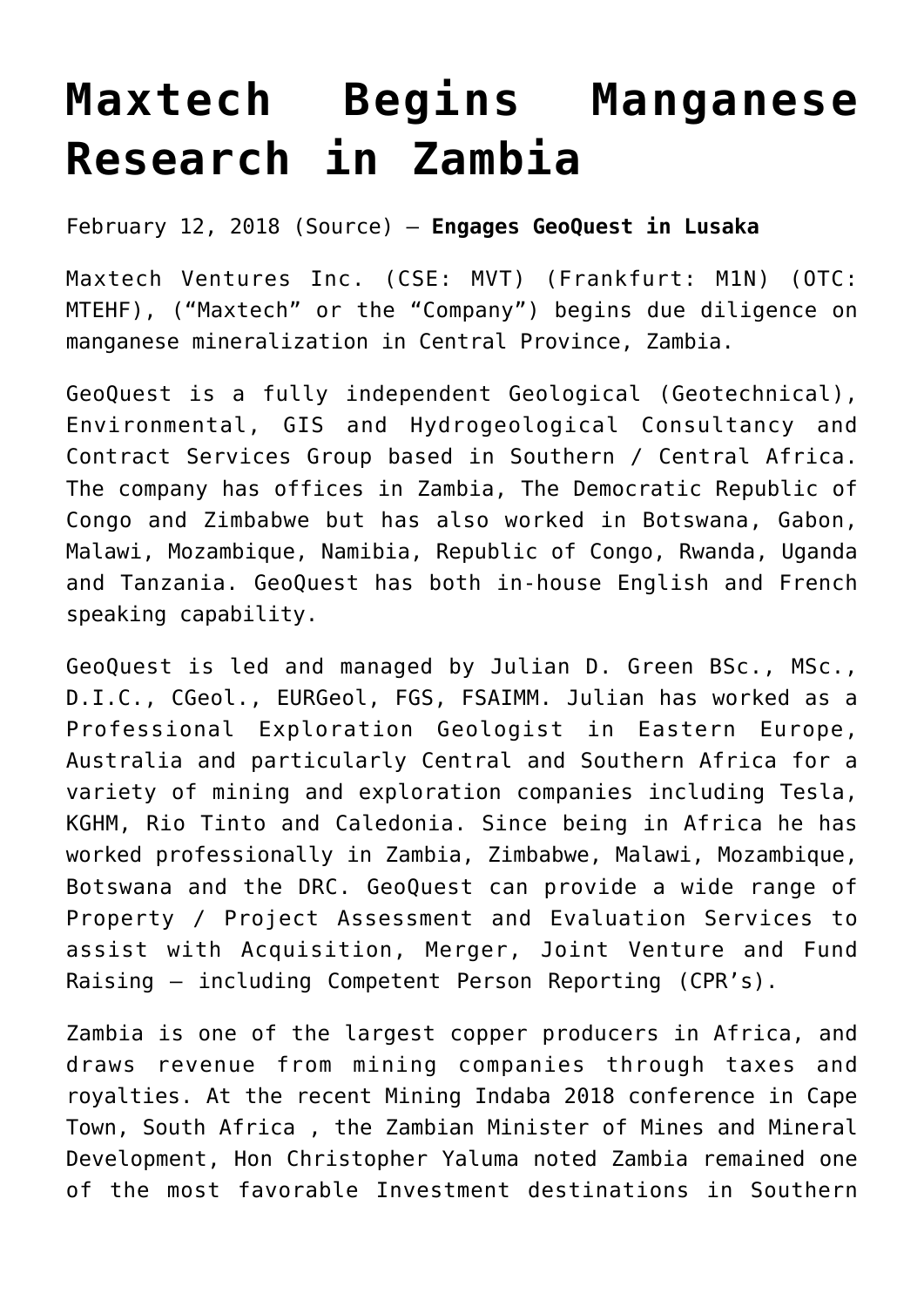Africa. Hon Yaluma added that Zambia due to the new mining policy instituted in 2014 is a lucrative mining jurisdiction for investors and global mining companies.

## **About Maxtech Ventures Inc.**

Maxtech Ventures Inc. is a Canadian based diversified industries corporation with gold and manganese mineral properties. Its focus is on mining and the products that are derived therefrom.

*Further information about the Company is available on [www.SEDAR.com](http://www.sedar.com/) under the Company's profile.*

*Neither the Canadian Securities Exchange nor its Regulation Services Provider (as that term is defined in the policies of the Canadian Securities Exchange) accepts responsibility for the adequacy or accuracy of this release.*

*Certain statements contained in this release may constitute "forward–looking statements" or "forward-looking information" (collectively "forward-looking information") as those terms are used in the Private Securities Litigation Reform Act of 1995 and similar Canadian laws. These statements relate to future events or future performance. The use of any of the words "could", "intend", "expect", "believe", "will", "projected", "estimated", "anticipates" and similar expressions and statements relating to matters that are not historical facts are intended to identify forward-looking information and are based on the Company's current belief or assumptions as to the outcome and timing of such future events. Actual future results may differ materially. In particular, this release contains forward-looking information relating to the business of the Company, the Property, financing and certain corporate changes. The forward-looking information contained in this release is made as of the date hereof and the Company is not obligated to update or revise any forward-looking information, whether as a result of new*